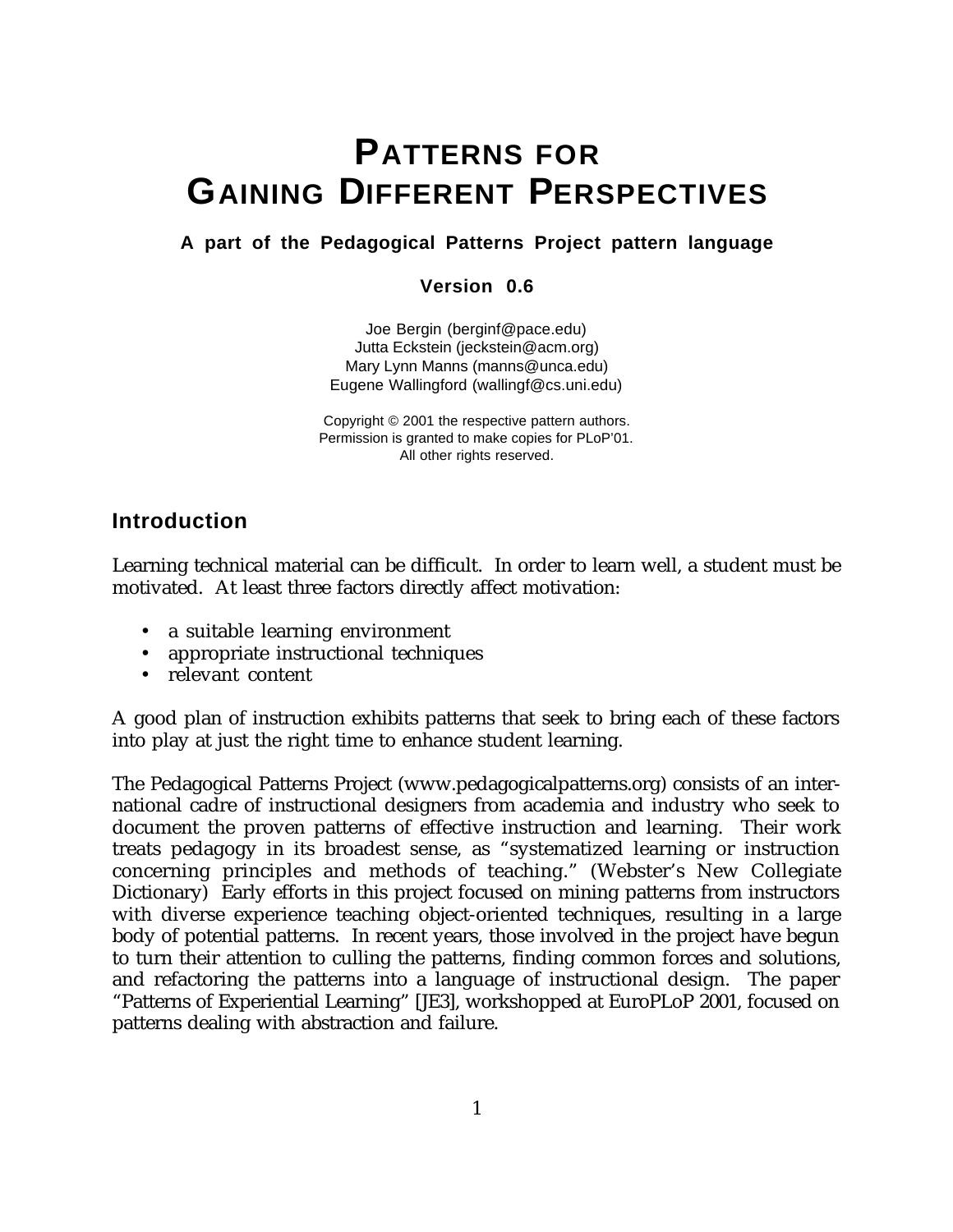This small pattern language presented in this paper consists of patterns that deal with the diversity of instructional techniques. Different learners learn differently, and so the effective instructor must be able to help students encounter material in different ways. We believe that these techniques apply to teaching many topics, but our direct experience with them is in teaching object-oriented techniques, so we have retained that focus throughout the paper.

# **The Patterns**

This paper consists of the following patterns:

- 1. Different Approaches
- 2. Consistent Metaphor
- 3. Physical Analogy
- 4. Role Play
- 5. Reflection
- 6. Explore for Yourself
- 7. Spiral
- 8. Linking Old to New
- 9. Test Tube

Pattern 1 is the primary entry point into the language, the pattern that recognizes the importance of different learning styles, including visual, auditory, and kinesthetic.

# **DIFFERENT APPROACHES**

This pattern was written by Astrid Fricke and Markus Voelter [AF] and revised by Jutta Eckstein.

**Communication always takes place between a sender and a receiver, and the effectiveness of communication isn't measured by what the sender says, but by what the receiver understands. Every person obtains information differently, using different sensory modalities. Some people, the visuals, learn most effective by watching; the auditories, by listening; and the kinesthetics, through action. Be aware: Not every student uses the same sensory modality as you!**

ϕϕϕ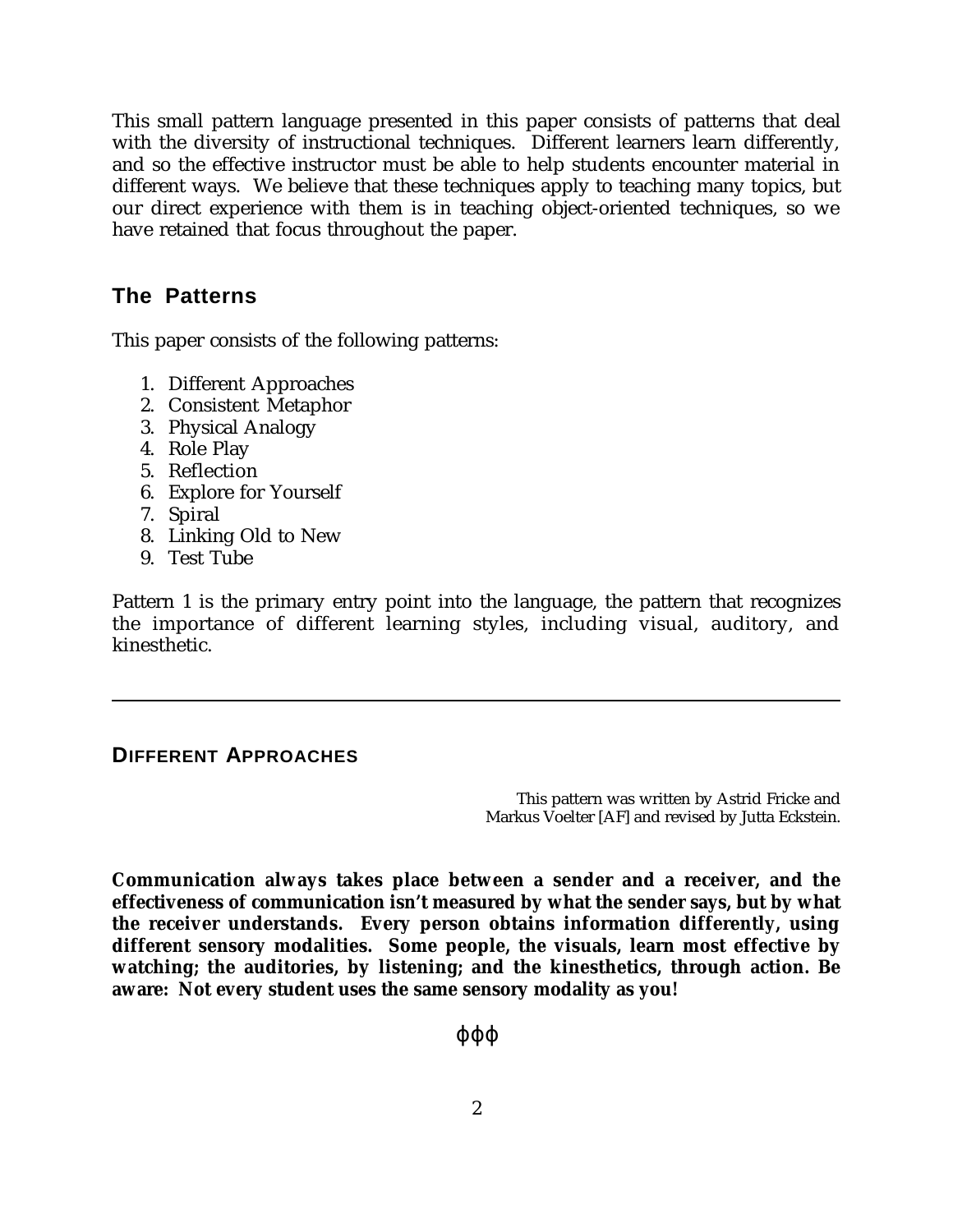Therefore, provide different approaches to the same topic. Accept different learning styles by addressing various sensory modalities. It might be difficult to provide different approaches for every single topic, but make sure to at least change the approach when you change the topic, as described in NEW PEDAGOGY FOR NEW PARADIGMS [JB4].

Changing approaches also helps to keep the students' interest, because they don't become too used to a specific style and because you challenge them by addressing other skills. Furthermore, you could use a combination of several modalities, e.g., show transparencies while explaining the topic verbally. The more perception areas in the brain that are activated, the more opportunities the learner has to make associations and to develop a deeper understanding.

At the minimum, be sure to visualize important topics, because an average human being takes in over 83% of her overall knowledge with the eyes.



Percentage of information you can remember by using different approaches

### ϕϕϕ

*To better accommodate the auditories, consider the following questions to make a lecture more understandable:*

- *What is this lecture about? Provide an example.*
- *What are the key points? Explain the big picture.*
- *What does this mean exactly? Explain the details.*

*Value the visuals by providing a road map for visualizing the big picture. Emphasize the key points, by writing them on a white board or flip chart.*

*You could acknowledge the needs of the kinesthetics by using ROLE PLAY, simulations, or games as possible actions.*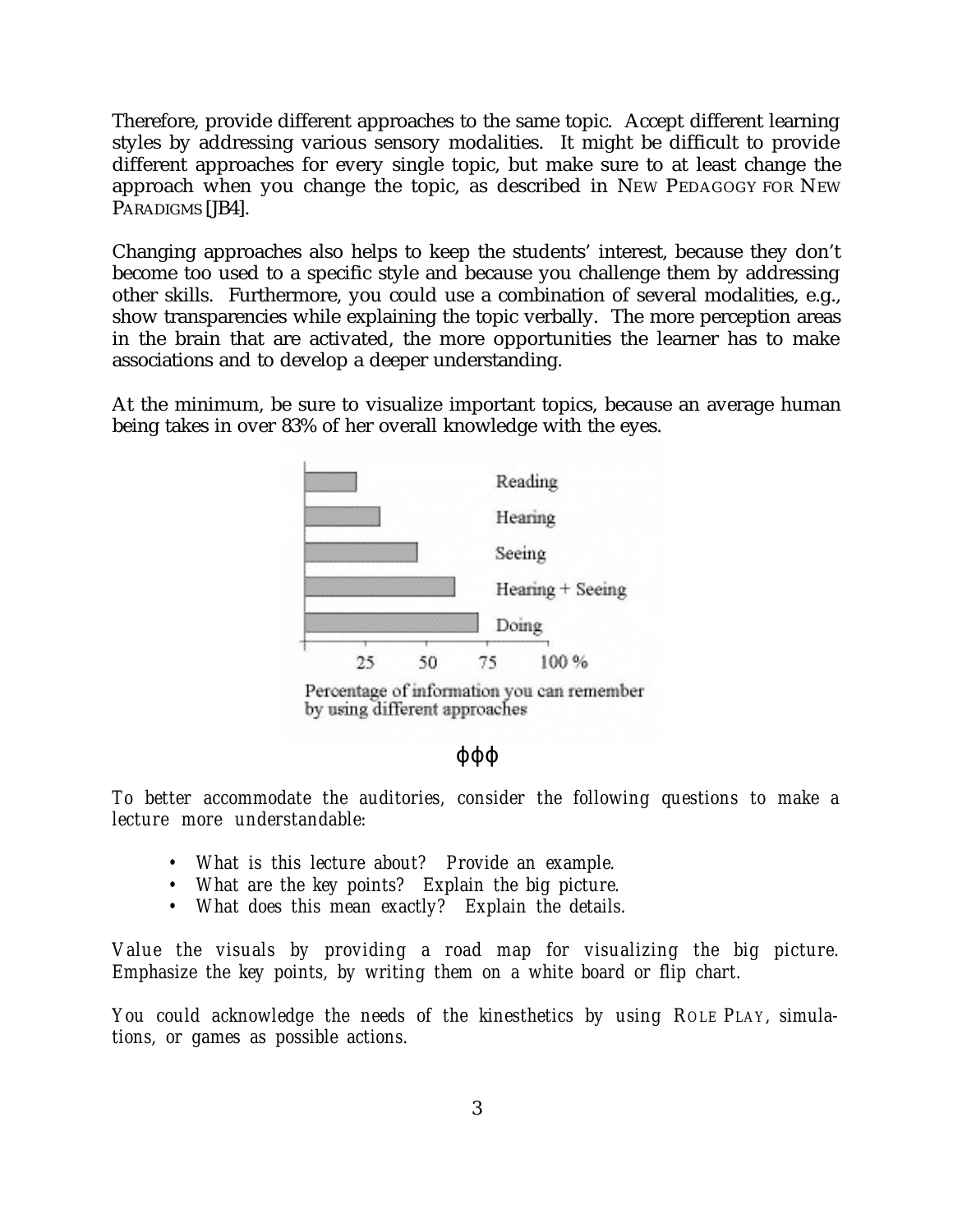# **CONSISTENT METAPHOR (AKA ANALOGY)**

This pattern was written and revised by Joseph Bergin [JB1].

**It is easy to get lost in the details of the current topic, especially when teaching beginning students. Students then may not see how this topic is related to larger goals. It is also difficult for many students to quickly see how things fit together and to make correct predictions about how the technology should behave. We would like to let students draw on what they already know to help them learn new material.**

You may be teaching a complex topic, such as object-oriented thinking. The topic may have many parts, some of which are quite detailed. The students need a way to think of the topic as a whole, but the topic may be highly technical and outside their experience.

### ϕϕϕ

Therefore, create a metaphor that is consistent with the topic being taught, and with the same basic elements that interact in the same way. Give this to the students as a way to think about the topic. The metaphor must allow students to make valid inferences about the topic by thinking about the metaphor.

If you have good metaphors, you should be able to draw correct inferences by referring to the metaphor. Tell the students about the relationship between the metaphor and the topic of interest.

### ϕϕϕ

You want to give your students a powerful and consistent shorthand for thinking about some complex topic. The shorthand should relate the topic being taught to things within their experience.

Students may get lost in the detail easily and fail to see the big picture and how the parts relate to each other. This is especially true when the details themselves are unfamiliar and new to them.

It is helpful when learning new topics to relate new ideas to already familiar ideas.

It may take you a long time to teach all of the elements of the topic under review. (See SPIRAL for more on this issue.)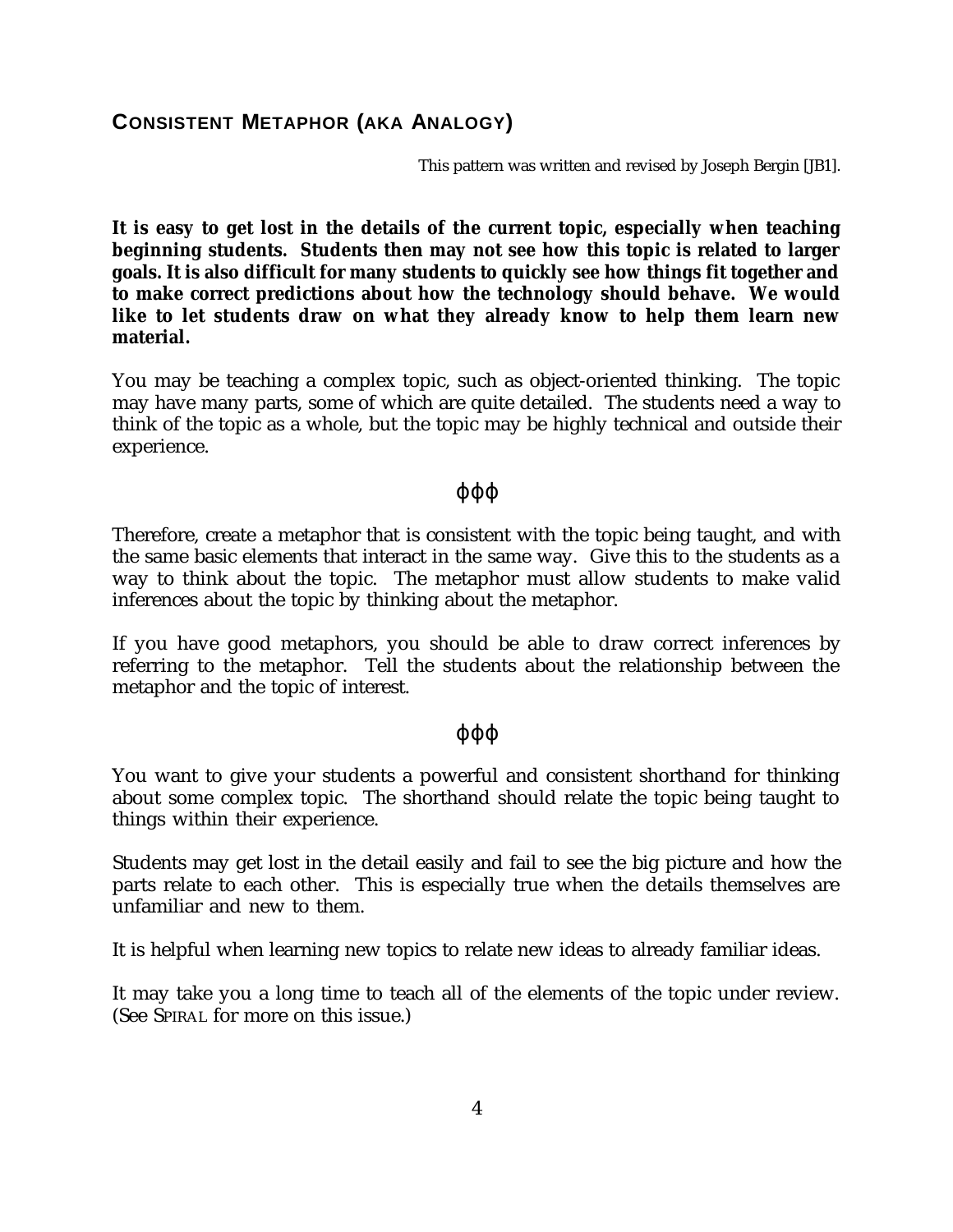You want students to have an idea about what is happening within a system that permits them to make valid inferences about what should happen.

In teaching object systems, a good metaphor is human beings. People are autonomous, encapsulated actors, who interact with other similar objects.

However, always be aware of the limits of your metaphor. The "people as objects" metaphor breaks down somewhat in message passing as the object that receives a message doesn't necessarily have a reference with which to communicate back to the sender, though people usually do.

# ϕϕϕ

*A good example of the use of this pattern came out of a workshop that was held at OOPSLA'97 on Non-Software Examples of Design Patterns [MD]. The results can be used to motivate a number of ideas of software design.*

# **PHYSICAL ANALOGY**

This pattern was written by Phil McLaughlin [PM] and revised by Mary Lynn Manns.

**You are trying to help learners understand the dynamic qualities in a rather abstract concept. You have provided an overview of the concept, and now would like to help students visualize how it works. While it is rather easy for learners to comprehend concepts that are concrete because they are usually easy to visualize, it is not as easy to do this with abstract concepts.**

For example, learners can comprehend code that is executed in a linear top-down procedure because they can follow the code and visualize what is happening as each statement is executed. However, object-oriented code is not executed in a top-down way. In addition, other principles such as the private nature of an object's data can be rather obscure for students to comprehend. But, if the instructor does not take special effort to solidify important principles such as these, this can cause the learner to ignore these principles and write procedure-oriented object programs.

# ϕϕϕ

Therefore, illustrate the dynamic properties of the abstract concept in a concrete way. Create a physical analogy with the use of visual things such as inanimate objects or people and/or other memorable things such colorful scenarios.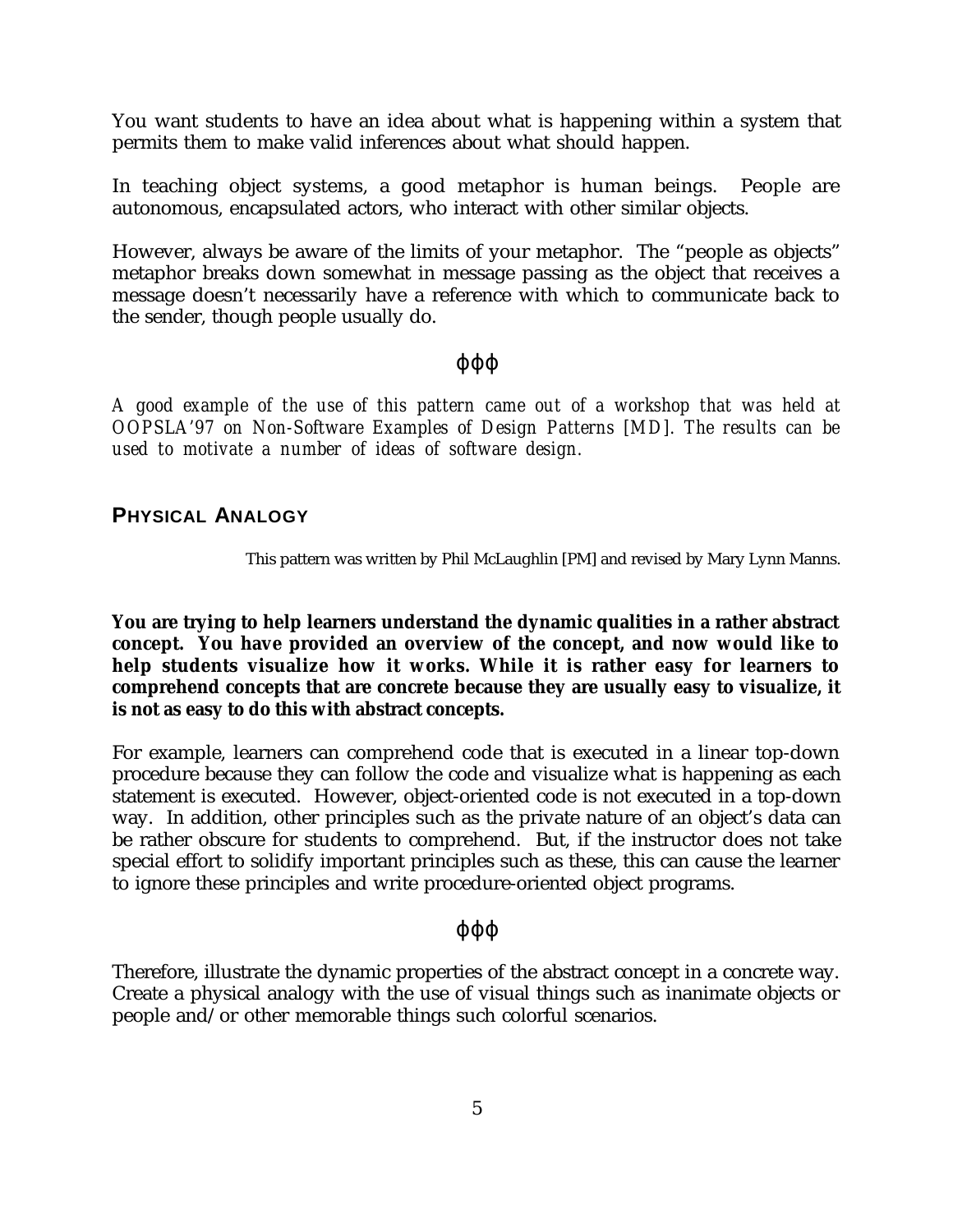For example, you can illustrate the calling chain in a series of messages as they are executed from one object to the next. To do this, tie a large amount of string to a ball or similar item. Ask each learner to represent an object (give each some kind of a tag to display with the message name). Explain a scenario that could be executed with this collection of objects. Begin to execute this scenario by throwing the ball to the person who has the object that contains the first method which will be executed. This person will then pass the ball to the object with the next method to be executed. Continue the ball passing in this way while, in each case, the "object" should keep part of the string before passing the ball. Continue until the scenario is completed. This physical analogy will illustrate the dynamic nature of message passing while the string that connects everyone along the way will illustrate the path, the calling chain, that was taken through the object-oriented code.

People remember much more of what they see than what they hear or read. Use of an interesting physical analogy will make it more likely that learners will remember a concept because they are able to visualize it in a more lifelike way.

### ϕϕϕ

*Karen K. Brown, formally of ObjectSpace, reinforces the use of accessors and mutators in this way. The instructor asks a learner (named Greg for purposes of illustration here), "Greg, what did you eat for breakfast?" Greg may answer, "A bagel and coffee." The instructor points out that Greg's public interface has been properly invoked, and Greg is induced to answer in an acceptable format, while hiding his implementation. The instructor then describes that the visceral alternative is to put one's arm down Greg's throat and grab a piece of the bagel. That violates the privacy of Greg's data, bypassing his public interface. Obviously, it is equally hard for Greg to obtain or modify this information without also using accessing methods. Throughout the class, anytime a student attempts to bypass using accessors and mutators, the instructor need only remind them that they are reaching down Greg's throat. (This has been used only in instances when the learners have demonstrated a sense of humor.)*

**ROLE PLAY**

This pattern was written by Jutta Eckstein, based on ROLE PLAYING by David Bellin [DB] and INCREMENTAL ROLE PLAY by Jutta Eckstein [JE2].

**The complexity of some concepts makes them hard to understand with only abstract explanations. Furthermore, difficulties in understanding complex concepts may frustrate the students. You not only would like to provide a positive learning environment, so even learning complex topics might be fun, but you also want to**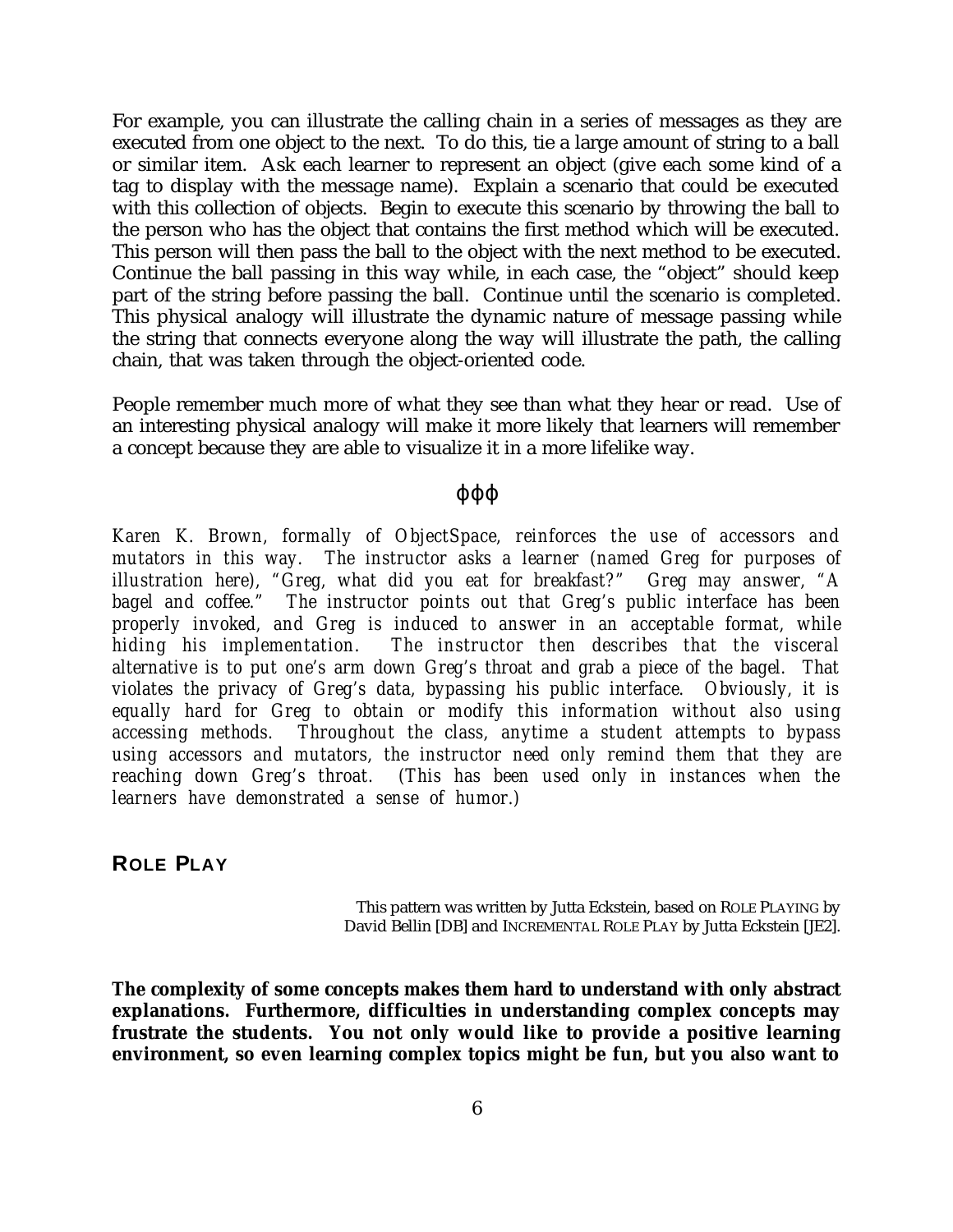**take into account that different people learn things best using different sensory modalities. Most teaching styles respect the auditories, a few the visuals, and even fewer the kinesthetics.**

# ϕϕϕ

Therefore, invite your students to behave as a part of the concept involved in a role play. Every student plays one part of the concept to get a deeper knowledge for its underlying structure. Students see how the different parts of the concepts are all working together to solve a bigger problem.

Role play gives the students the possibility to see what they understand and simultaneously confronts them with their lack of knowledge. If they understand their roles well, then they will know how and with whom to interact. To further encourage this understanding, allow the students to switch roles occasionally, in order to enable different point of views of the system.

Making learning difficulties obvious is also the major drawback of using role play. Not all students enjoy learning in public, which can be an especially difficult political issue when the participants belong to the same organization.

Because role play is almost always implemented by a team of players, it also builds on human interaction and social skills. Role play has a significant beneficial side effect: by using this kind of active learning, the students do not get as bored or tired as quickly. But as with most active learning techniques, role play can require a lot of time. If this is an issue, then you might prefer to use a CONSISTENT METAPHOR instead.

# ϕϕϕ

*When teaching Enterprise Java Beans, assign a role of the objects involved to the students. For example, one student might act as the Client, one as the Container, and one as the Bean. The script is one scenario, e.g., asking an EJB to fulfill a specific service. Messages can be sent back and forth by throwing a soft ball between the students. Each student can only act according to the interface of "her" object. Also, messages can only be sent to objects one is connected to. This is best supported by handing a CRC card to every student, where each CRC card illustrates both the responsibilities and the limitations.*

*Everyone—students with or without a role as well as the trainer—has the responsibility to watch for awkward communication and missing communication paths.*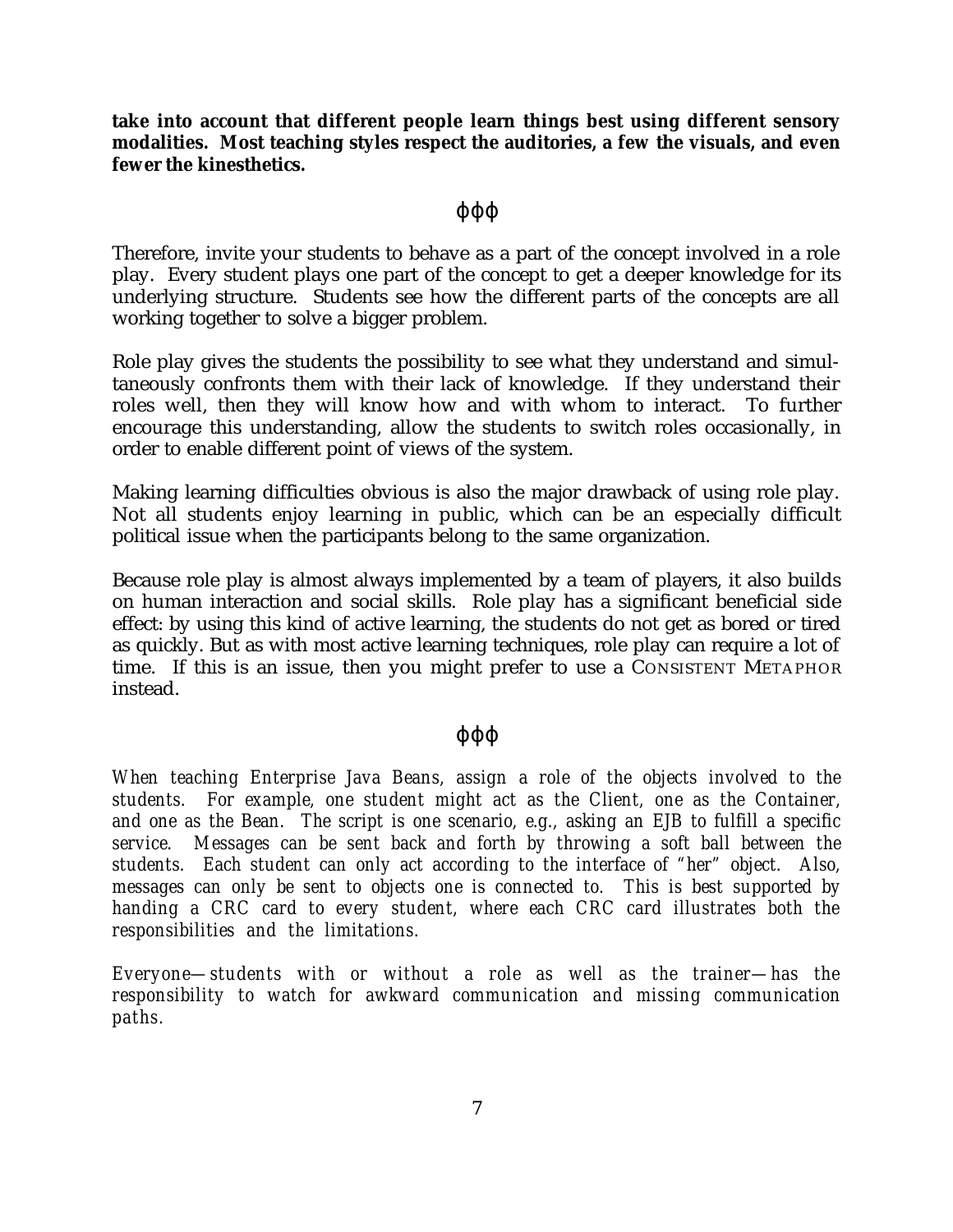*You could take this even further by having competitions between different teams, where the playing team will be observed by the other team. When the observing team detects a miscommunication, it scores a point.*

# **REFLECTION**

This pattern was written by Jutta Eckstein.

**Sometimes, learners believe that the trainer has to deliver all the knowledge, but the students themselves are knowledgeable. Furthermore, students often anticipate that an instructor will solve each and every problem for them, but the knowledge of the instructor is also limited. You want students to trust their own competency rather than just letting them accept what they have learned by listening passively.**

### ϕϕϕ

Therefore, provide an environment that allows discovery and not one that is limited to answering questions. Let the students uncover solutions for complex problems by drawing on their own experience. It is the students' debt of delivery or of inquiry. Train students so that they are searching for solutions by exploring the problem.

Redirect students to use their own intellect. Students have to find answers for themselves. Even if a student comes up with a question that you cannot answer, you can challenge the students by explaining to them that if they are clever enough to come up with such an interesting question, they will be also able to come up with a good answer for it.

Make what is learned obvious. Point out the things the participants have learned and ask them how they imagine they can use it in their work environment. Ask the students to discover the differences and commonalities to their experience.

### ϕϕϕ

When redirecting students to use their own intellect, let them know that you are interested in the answer. This way, you admit that you do not know the answer, but you also underline how difficult and interesting the question is.

Young adults who enter industrial training may not realize that their learning style has matured beyond the pedagogical learning style they became accustomed to in school. They might not know that they can benefit greatly from a learning style that better matches an adult level of cognitive development.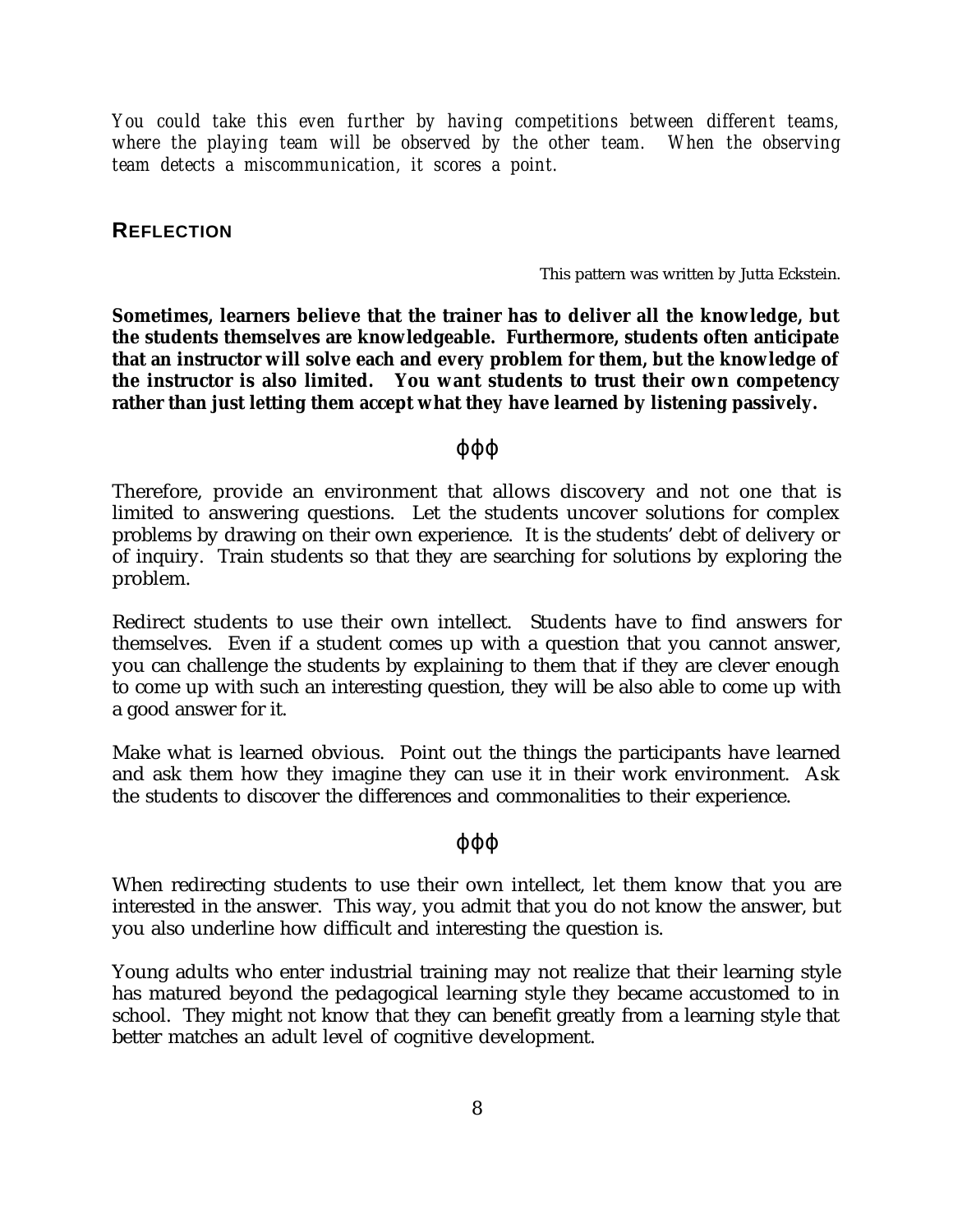Adults are competency-based learners, meaning that they want to learn a skill or acquire knowledge which they can apply pragmatically in their current circumstances.

#### ϕϕϕ

*EXPLORE FOR YOURSELF shows one way in which students can learn by themselves. ROUND AND DEEP [HS] exploits the students' experiences to complement the trainer's.*

*At the Educators Symposium at OOPSLA '96, Bruce Anderson [BA] used this pattern in the Activity Session. The task was to compare different C++ implementations. Although hardly anybody understood the code in detail, the teams were still able to draw on some other experiences and evaluate the code.*

# **EXPLORE FOR YOURSELF**

This pattern was written by Jutta Eckstein, based on CLASS CONCEPT MAP by Jeanine Meyer [JM1] , EXPLORE-PRESENT-INTERACT-CRITIQUE by Jorgen Lindskov Knudsen and Ole Lehrmann [KL], and CHALLENGE by Jutta Eckstein [JE1].

**A person's success is based mainly on her ability to learn new concepts efficiently and to act as a team player by sharing knowledge and insights. You want to give your students the ability to learn in the future and to communicate their wisdom, but students are often afraid of taking responsibility for their own learning.**

#### ϕϕϕ

Therefore, assign topics to the students that they have to learn on their own and ask them to present the topic afterwards. It is helpful to provide hints for resources related to the topic.

Presenting a concept to somebody else is an important part of the learning process. A student who is able to explain a concept to someone else understands the better herself.

#### ϕϕϕ

Often students are irritated or uncertain about how to progress. Some people aren't able to handle a situation like this at all. If this is the case, then you have to provide more specific hints, so that students are able to overcome their own uncertainty and handle the situation for themselves. The difficulty for you is to find a balance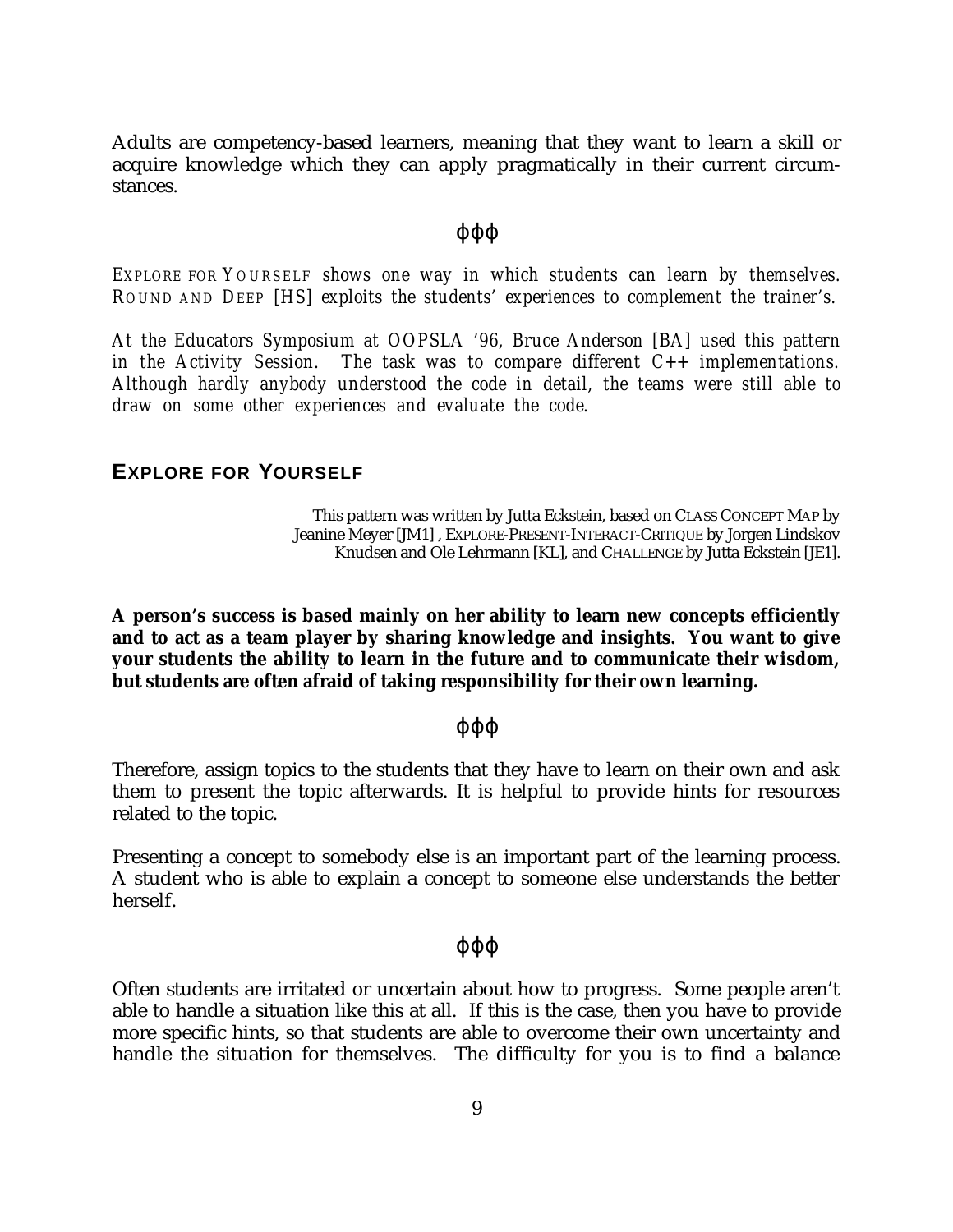between providing too much structure (so that students do not explore for themselves anymore) and *laissez-faire*.

When starting to use this approach, you might be forced to tell the solution at one point, because the students do not yet trust their own knowledge. If this is the case, make sure that the students reflect afterwards on whether they would have been able to uncover the solution on their own [JM2]. Ask students to consider the following questions: Should I have known this? Have I done it already? Is it similar to something else? Is this a combination of two or more things I knew?

Sollmann [SH] reports that the more often students are in this uncertain situation the better they can handle this kind of situation, or rather the longer it takes before they feel uncertain. It is like in a physical training setting; the more you overcome your limits, the higher your limits will become.

# ϕϕϕ

*Jeanine Meyer used this patterns for teaching technical vocabulary [JM1]. At Aarhus University in Denmark [KL] this pattern was used to introduce various objectoriented concepts, among them garbage collection, CORBA, and OODB.*

# **SPIRAL**

This pattern was written and revised by Joseph Bergin [JB5].

**Topics in a course are often interrelated. Too often, many different topics are required for students to have enough tools with which to solve interesting problems. If we try to do the topics in any logical order we tend to get bogged down in details and leave the students bored.**

**You want to enable students to solve meaningful problems as early in the course as possible. Students learn best when they are doing things, and meaningful problems motivate them to work harder.**

### ϕϕϕ

Therefore, organize the course to introduce topics to students without covering them completely at first viewing so that a number of topics can be introduced early and then used. In the first cycle make each topic introduction as simple as possible without leaving out essential details. Cover several topics quickly. This can get students working on interesting problems earlier as they have more tools to use,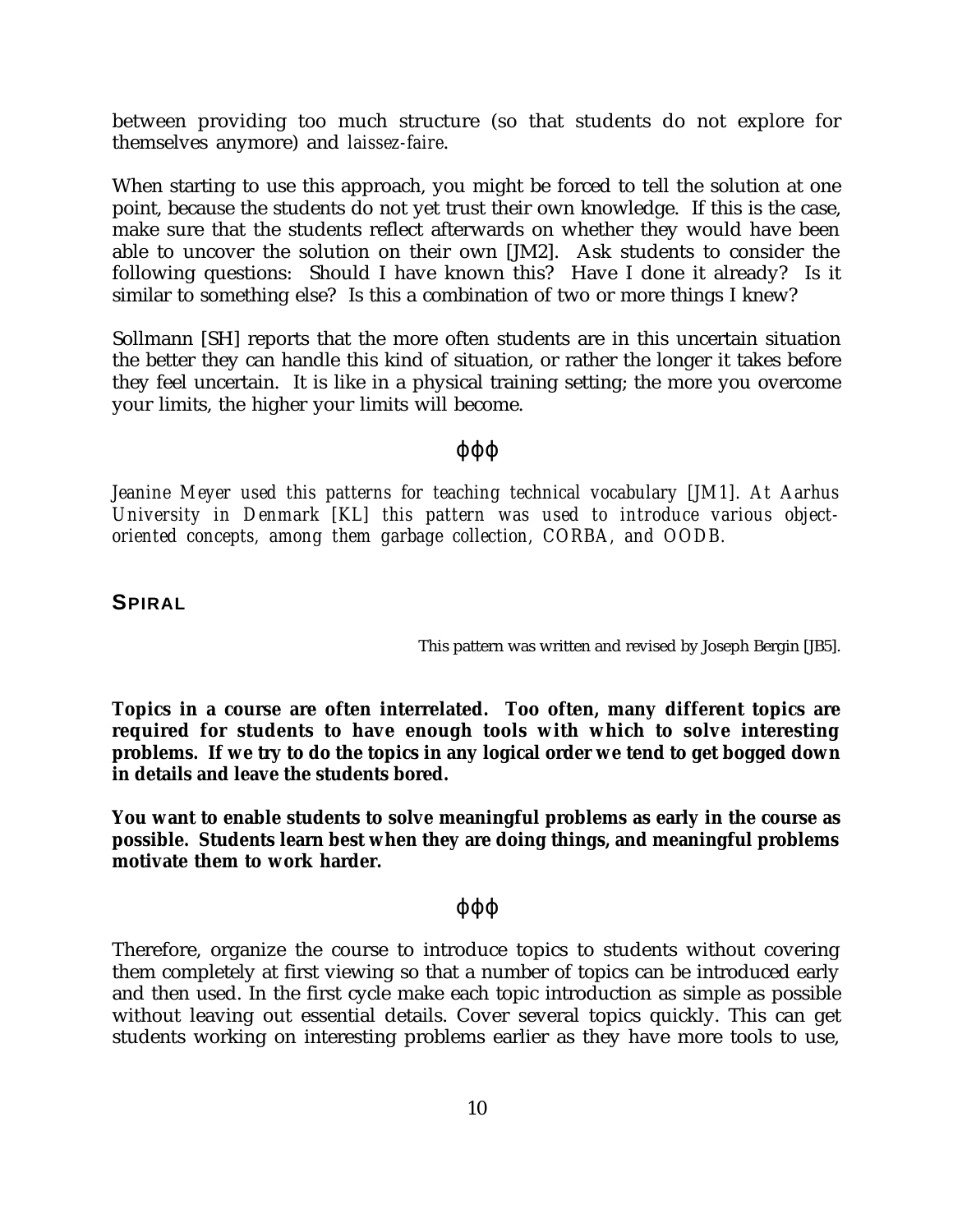though they have not, perhaps, mastered any of the tools. The instructor can then return to each topic in turn, perhaps repeatedly, giving more of the information needed to master them.

On each cycle of the spiral, cover old topics in more depth and include additional topics. The sequencing of the "fragments" is done with an eye to providing students with problem solving skills. Anthony's MIX NEW AND OLD [DA] suggests the importance of mixing new material into what is already known. The course cycles around to a given topic several times during the term, each time to a greater depth. This also provides reinforcement of key ideas.

You need a plan showing the order in which the topics will be introduced and what will be deferred to later cycles. You must also extract subsets of each of the many topics in which the tools introduced can work together in problem solving. Several, increasingly large, subsets must be designed. Problems using most of the features of each subset need to be designed.

One way to design the subsets is to start with the problem and extract a minimal set of tools necessary to solve that problem and similar problems. The next larger subset can often be designed by thinking about how the original problem could be expanded and its solution generalized.

Many fields can only be mastered by individually mastering a large number of different techniques that must interact. Large topics such as design and programming require many parts and much detail to master. Developing these in a sequential manner leaves the students without interesting exercises, as they have not seen enough of the breadth of the topic to do interesting things.

Students like to build things and they like to see how the pieces fit together. They get bored easily if instruction is repetitive and if the instructor spends too much time on one topic or a set of closely related topics. Students can also get bored if exercises are artificially contrived to illustrate arcane details.

Courses do not need to be organized like reference material. Nor should textbooks be. This pattern results in the topics of a course being more fine grained, with just enough of a larger topic introduced at each stage to permit problem solving with other tools/topics which are also, as yet, not completely covered. For example, "iteration" is a big topic. The "while loop" is a small topic, especially if initially introduced with only simple loop tests. Yet the while loop can be used effectively with other constructs to build meaningful programs before iteration is understood in all of its aspects.

To start, the instructor should extract a subset of the material covering several topics that interact. Only simple cases should be introduced at first. The instructor and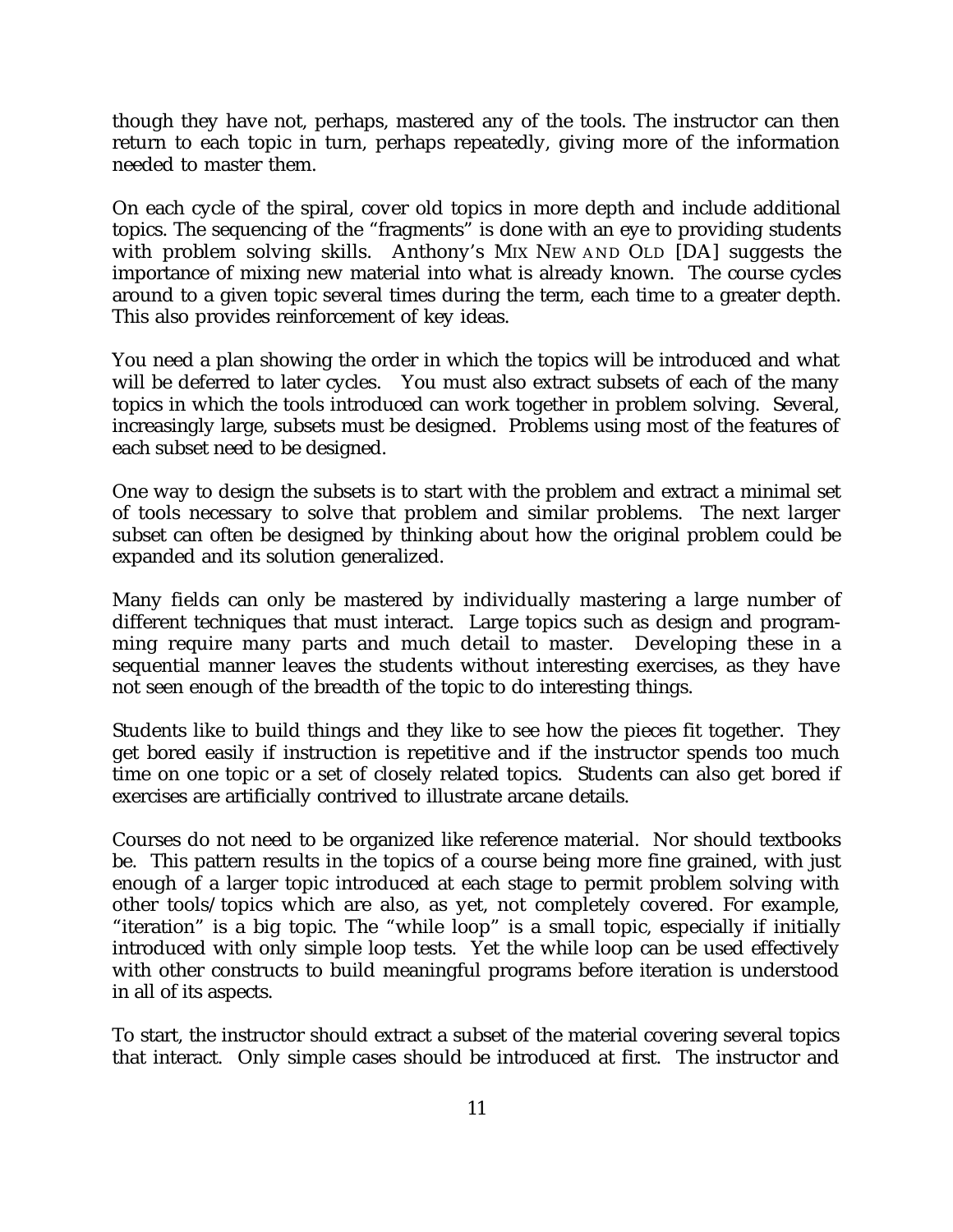class move quickly through the topics until an understanding of how the topics interact can be gained. Students then can work with the tool subset on problems. Then more of each of the original topics, with perhaps simple cases of new topics are introduced to deepen understanding of the topics and of their interactions. Students then work on a richer set of problems. This can be repeated as often as necessary.

Students will get a feel earlier for how the pieces fit together.

However, a potential negative consequence for some students at least is that some of their questions (What if...?) may need to be deferred. You may be able to use TEST TUBE or EXPLORE FOR YOURSELF as a way to overcome this somewhat.

# **LINKING OLD TO NEW**

This pattern was written by Jutta Eckstein.

**Learning something new is exciting, but it often involves questioning things that the learner already knows. Learning too many new things often leads to a sense of rejection and then to stress.**

# ϕϕϕ

Therefore, use an old wrapper to introduce new information. This will help the learner to recognize what she already knows and to make associations between the new information and existing knowledge.

Anchor the new information by relating it to what is already known. Connecting and complementing old with new allows the learner's mind to reorganize its knowledge structures. This is sometimes also referred to as the "Advance Organizer", which activates prior learning for the purpose of acquiring new knowledge.

Our brain remembers things through associations with existing memory. This is one reason that human memory is often compared to a map, which reflects its knowledge in the form of a network.

### ϕϕϕ

*Tim DeClue uses this pattern to introduce object technology and C++ [TDC].*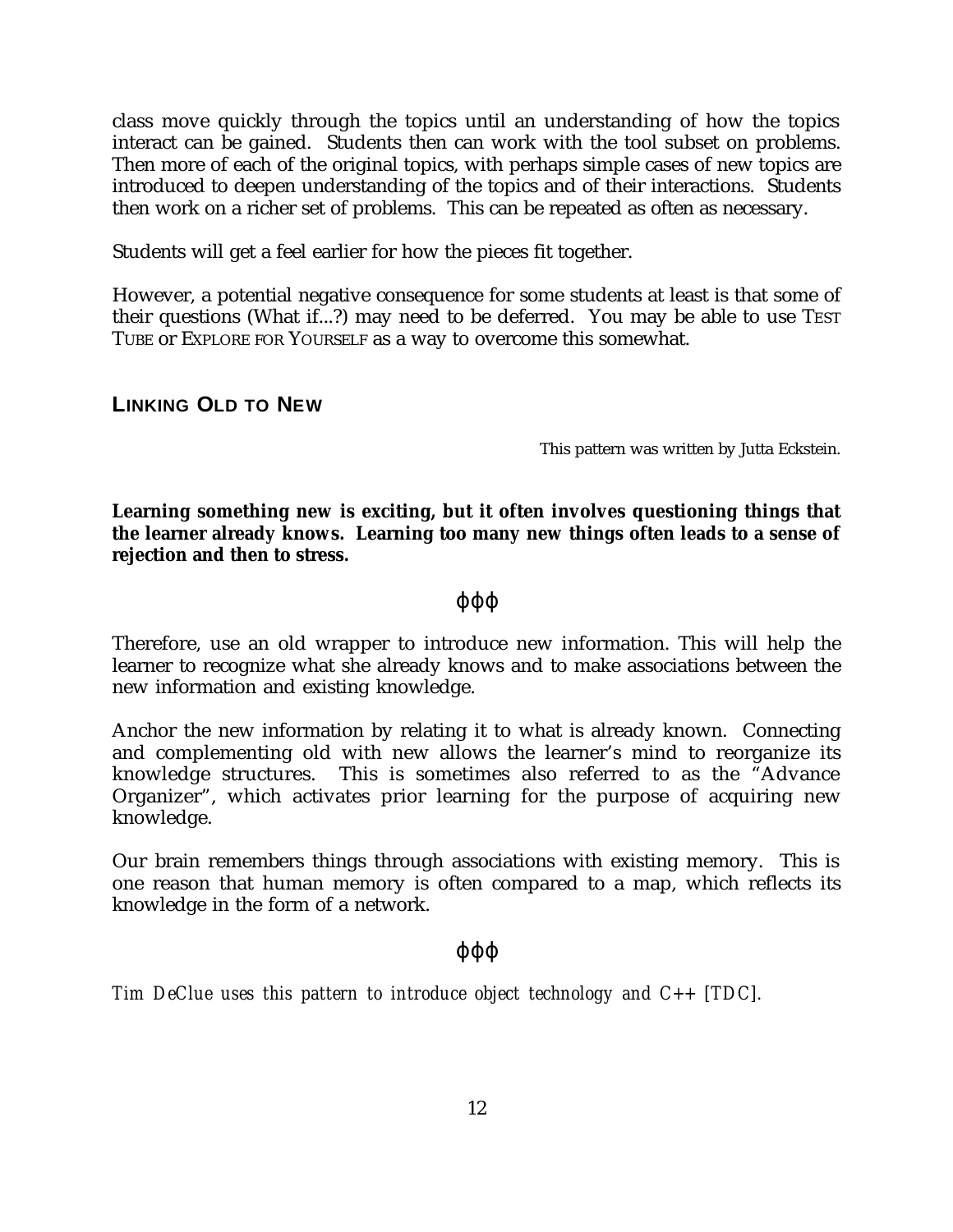### This pattern was written by Joe Bergin [JB6] and revised by Eugene Wallingford.

**When students encounter holes in their knowledge, we would like for them to seek out an answer. Unfortunately, students often resort immediately to the "easy fix" of asking an authority for the answer. We want students to ask questions, but sometimes they have available to them more effective ways to gain knowledge that they never consider.**

Students are often naive about what resources are available to them. They will ask questions that they could answer for themselves. This is not bad in itself, but what about times when no authority is available to them? What if the instructor is unavailable? What if the documentation is incomplete or missing? Students dependent on asking questions will be stymied unnecessarily in such circumstances. They can also become frustrated when they cannot find sufficiently detailed documentation to answer their questions.

Computer science is unlike many other disciplines. We can write programs and watch their behavior. By observing the behavior, we can infer the answers to many questions about the programming language, about the compiler or interpreter, and about different programming constructs. Often, this sort of experimentation is a quicker and more effective way to learn than by asking a question or reading formal documentation. More importantly, it prepares students to learn independently in a wide variety of situations. Students feel liberated when they learn they can find answers to their own questions quickly.

# ϕϕϕ

Therefore, give the students exercises in which they are asked to write small programs that us the computer to answer simple questions of the form "What happens if ...?". Make these exercises frequent enough that students develop the habit of probing the machine for what it does, rather than asking a question or seeking out documentation.

Student questions can be a good source for exercises of this kind. Take a student question and turn it into a quick exercise. This may be overnight between classes, but if a laboratory is available, students can immediately test out hypotheses about how things operate.

This sort of informal Test Tube works well even if—especially if—the instructor knows the answer to a question. You want your students to begin to realize that they can learn independently, even when external references such as instructors and manuals, by exploring in their computing laboratory.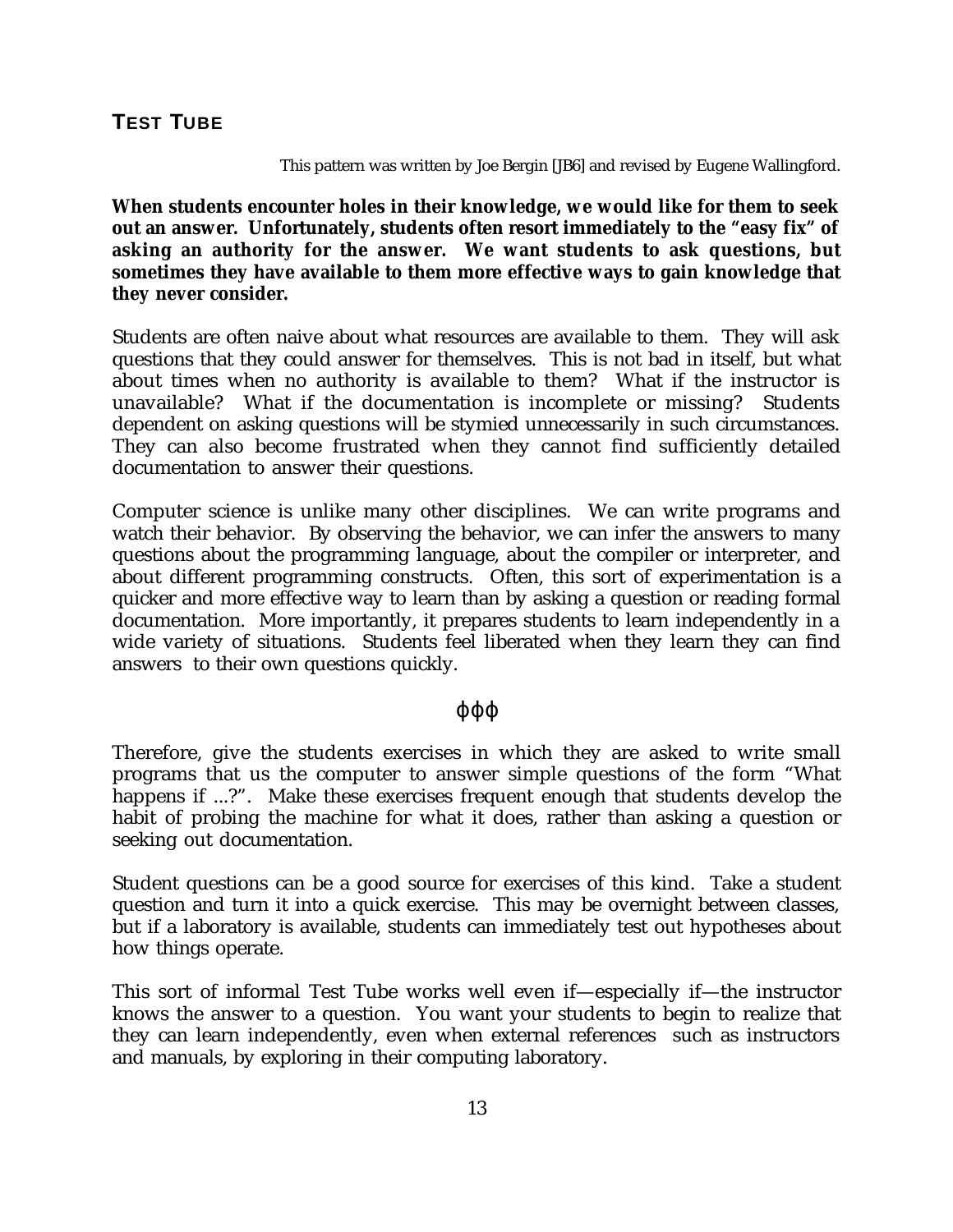This technique works well when students are learning a programming languages. Students in this circumstance can take up a large amount of class time asking questions at a very low level of detail. This time is better spent on larger issues involving the construction of programs. Turn as many "What if ...?" syntax questions into experiments for students to do in the laboratory.

Beware, though, of frustrating students who do not know enough of the language to experiment effectively. Sometimes, you will need to address detailed questions of syntax in class in order to prepare students sufficiently to experiment on their own.

This technique also works well for languages are under-defined. With these languages, the instructor will need to point out situations where there are no rules. For example, the order of evaluation for parameters in  $C_{++}$  is not defined in the standard. The most a program can tell a student here is how the compiler that they are using behaves. It cannot give you a general rule because there is none. Make your students aware of these situations so that they can program defensively and not draw misleading conclusions from their lab work.

### ϕϕϕ

If the purpose of a TEST TUBE exercise is to generate errors, then it is an instance of MISTAKE [JE3]. However, this pattern is more general than Mistake, because it allows students to learn positive examples, too.

TEST TUBE is also a way for us to ask learners to EXPLORE FOR YOURSELF. But whereas EXPLORE FOR YOURSELF tends to focus on larger-grained topics and on the advantages of presenting what has been learned to others, TEST TUBE works best for smaller-scale questions and when the student is learning in "real time".

This technique can be used in conjunction with FIXER UPPER [JE2]. Students can experiment with different ways to improve the target program and learn by observing the results.

This can be used effectively to make cycles around SPIRAL move quickly without getting bogged down in too much detail. Move the as many details as possible into exercises for students to do at the computer, and use your class time to move forward.

# ϕϕϕ

*The meaning of for loops in C++ can be explored in a sequence of exercises in which the initialization, test, and "increment" portions of the loop are varied.*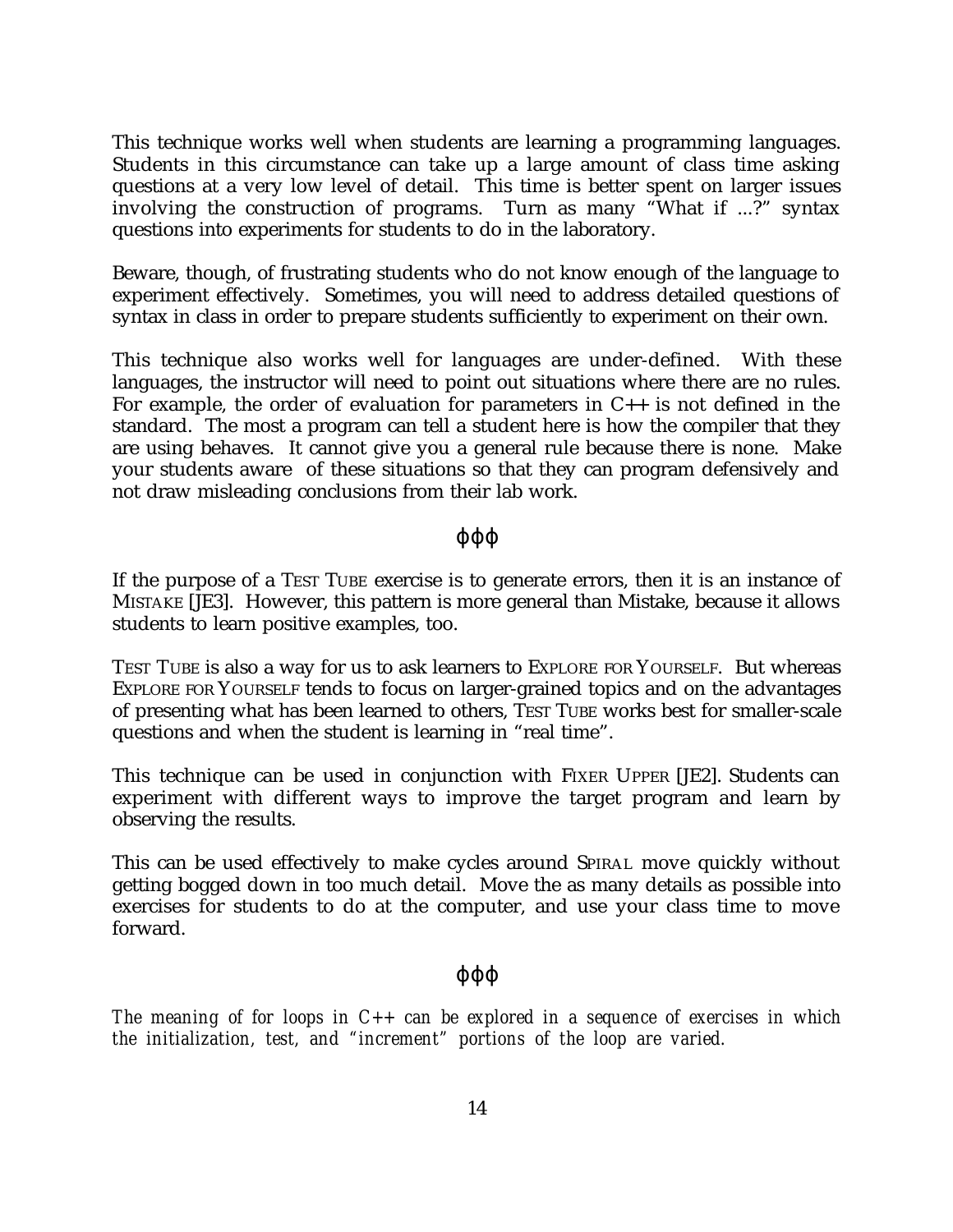*When a while loop exits (between executions of the body) and when it does not (as soon as the condition becomes true in the middle of the body) can be explored in exercises.*

*The difference between value and reference parameters and the meaning of* const *can be explored.*

*Whenever a student asks, "What happens if I do this in my program?", ask the student to do that and report results back to the group.*

# **Thumbnails**

These patterns are not part of our language, but they are referred to by one or more patterns above.

# **FIXER UPPER** [JB2]

We want students to work on large artifacts without overwhelming them. Therefore, give them an artifact, such as a program or design, into which the instructor has purposely introduced flaws. Ask students to find and correct the flaws. Ask them to discuss the nature of the flaws found and the reasons for their changes. Finally, ask them to discuss the overall structure of the artifact and draw inferences from it.

# **MISTAKE** [JB3]

People make mistakes. Students often don't know how to interpret the error messages provided by their tools or what to do to solve problems that are diagnosed by the tools. Therefore, ask students to produce an artifact with a specific error. Then explore the nature of the error, its effect on the system, and how to find and fix such errors.

### **NEW PEDAGOGIES FOR NEW PARADIGMS** [JB4]

Some topics that you need to teach require different modes of thinking on the part of learners. Be sure to use a different pedagogy—not just different examples—to teach the new topic. You need to learn this pedagogy, either by developing it yourself (in the case of state-of-the-art topics) or by borrowing it from those who have been teaching this topic effectively.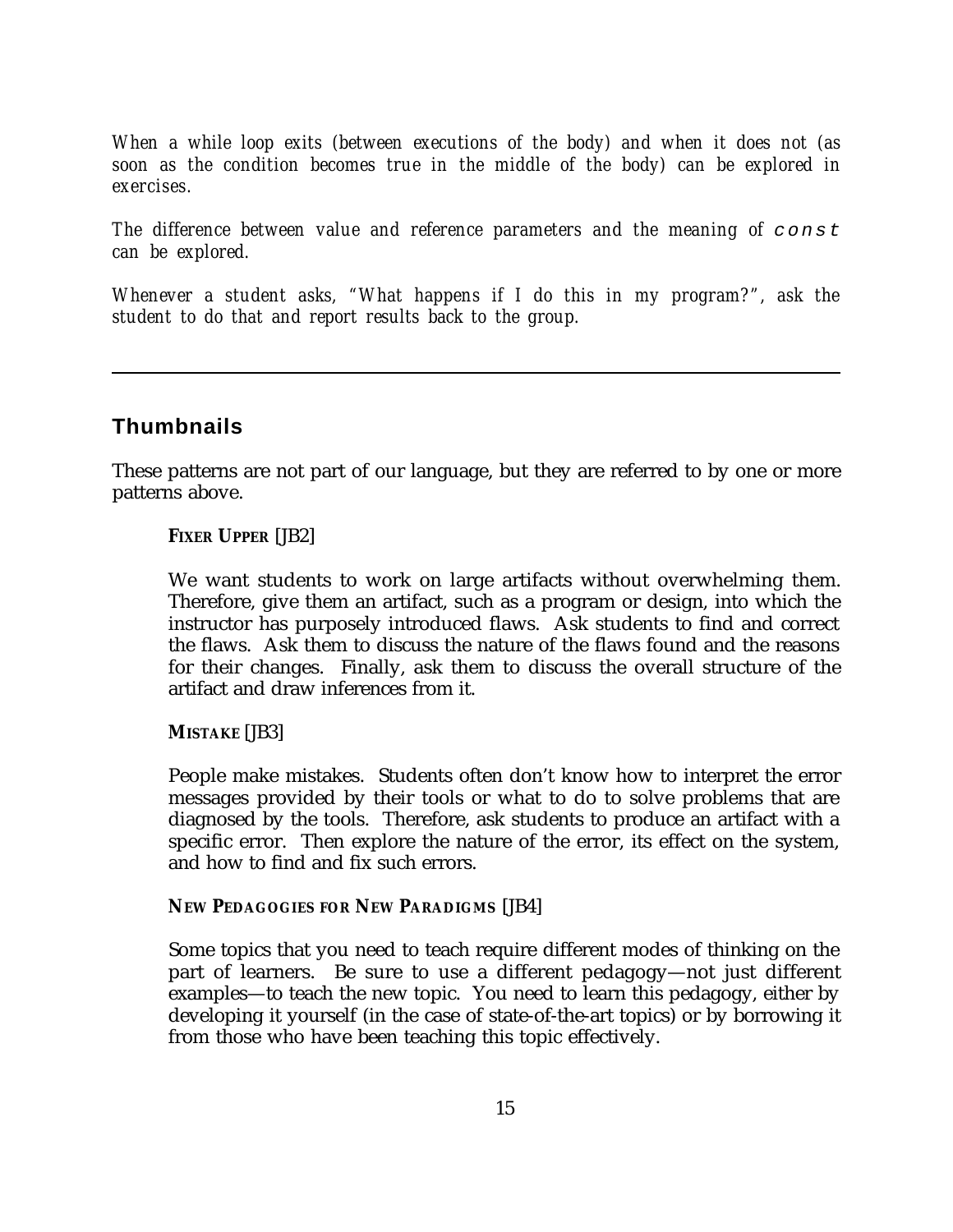#### **ROUND AND DEEP** [HS]

An experienced student is most likely to gain a deep understanding of a complex concept by relating it to his or her own experience. But the same experience which results in a deep understanding may also limit it because a round and deep understanding of a complex concept can only be achieved by considering different perspectives.

# **Acknowledgments**

We thank all those who have contributed to the Pedagogical Patterns project, especially the authors of the patterns we have revised and incorporated into this paper. We also thank our PLoP 2001 shepherd, Dick Gabriel, for helping us to improve the paper.

# **References**

- [BA] Bruce Anderson, *Reflective Learning: Empowering the OO Practitioner*, at the Educators Symposium, OOPSLA'96.
- [DA] Dana Anthony, MIX NEW AND OLD, in "Patterns for Classroom Education", *Pattern Languages of Program Design 2*, edited by Vlissides, Coplien, and Kerth, Addison Wesley, 1996.
- [DB] David Bellin, ROLE PLAYING, http://www-lifia.info.unlp.edu.ar/ppp/pp5.htm
- [JB1] Joseph Bergin, CONSISTENT METAPHOR, http://csis.pace.edu/~bergin/PedPat1.3.html#consistentmetaphor
- [JB2] Joseph Bergin, FIXER UPPER, http://csis.pace.edu/~bergin/PedPat1.3.html#FixerUpper
- [JB3] Joseph Bergin, MISTAKE, http://csis.pace.edu/~bergin/PedPat1.3.html#mistake
- [JB4] Joseph Bergin, NEW PEDAGOGY FOR NEW PARADIGMS, http://csis.pace.edu/~bergin/patterns/fewpedpats.html#unp
- [JB5] Joseph Bergin, SPIRAL, http://www-lifia.info.unlp.edu.ar/ppp/pp32.htm